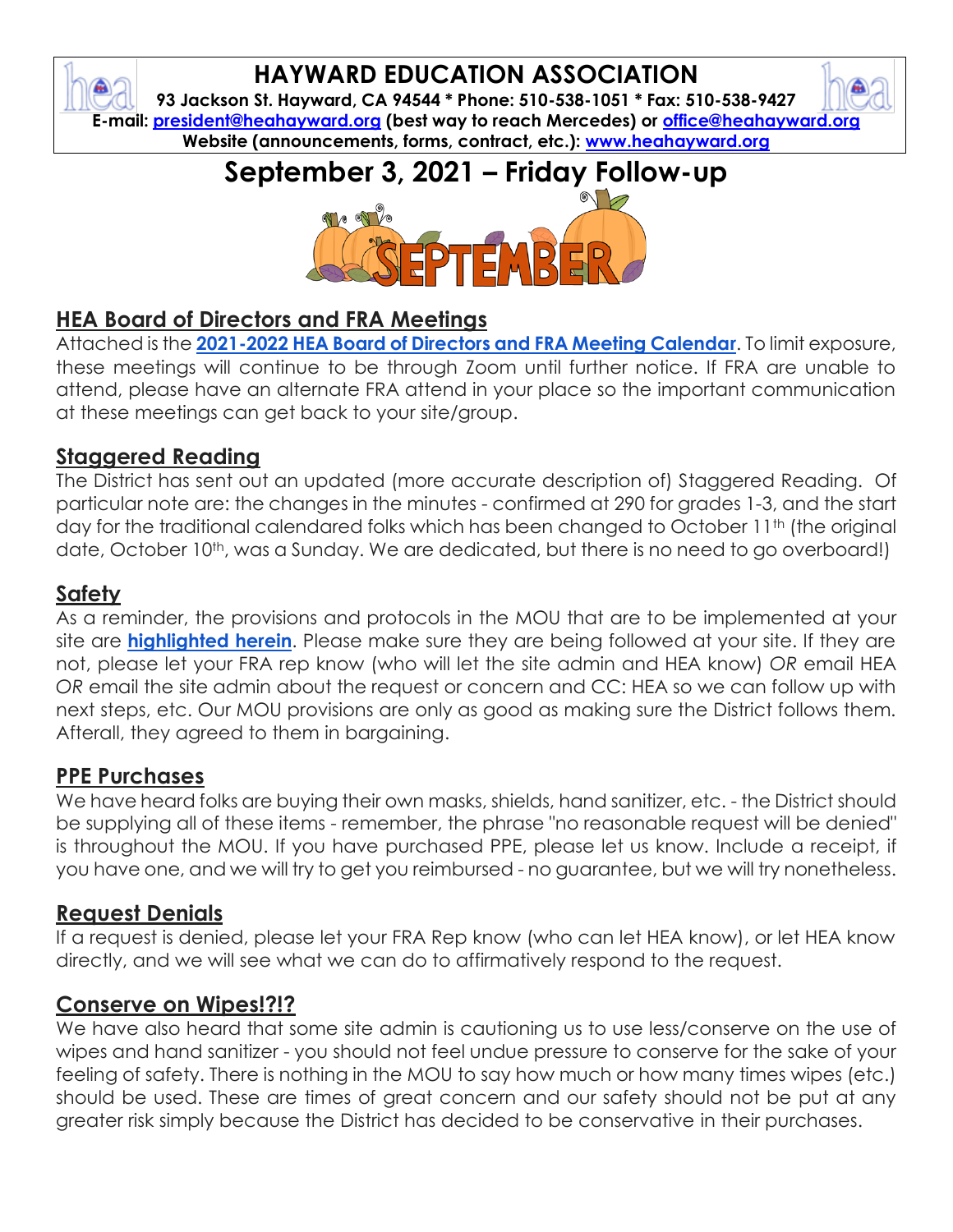#### **Flowchart Update**

We are still working on a clear flowchart regarding "what to do" in cases of exposure or positive cases. This week, in cases of exposure at the high school level, students were sent home despite having proof of vaccinations and no symptoms. In speaking to the Superintendent about better and clearer responses, we are encouraging him to train/retrain administrators and include HEA leadership (and possibly FRA reps) in the training so that we can hear and have a common understanding of "next steps". We will see next steps by the Superintendent, Matt Wayne.

#### **Frontline - Why Not Students?**

While the District can enforce and mandate that its employees use Frontline on a daily basis, they cannot mandate the same for students. When a student does not fill out the form, the office folks, site admin, and/or the parent outreach folks are to contact the parents to explain the importance (for everyone's sake) of filling out the forms. Thus far at year rounds, the District has reported they have "turned around" many of those families who were not filling out the form.

If Frontline is not filled out, it is not the teacher's responsibility to survey the students. Teachers should let the site admin know that the survey has not been filled out and the site admin will take next steps.

#### **Sp Ed Assessments**

We are in discussion with the District to clarify the expectations regarding assessments. Thus far, this is where discussions are: Some of the Sp Ed students have a doctor's note regarding a student's inability or limitation in wearing masks. Where there is a doctor's note, the District and teacher should work through accommodations for teaching and assessments - shields, social distancing, etc. If there is no doctor's note, teachers can make the same accommodations. If at any time, accommodations or protocols are not met, the assessment/instruction can be put on pause and resume when protocols can and are followed for the sake of the member, student, and others.

If students' behavior is creating a safety concern for themselves, and/or others, there should be a process at the site such that a student can be sent home for the safety of all and a meeting can be held to discuss how to better meet the needs of the student.

#### **SB-95 Days to Expire Soon?**

We understand that the **[SB-95](https://www.gov.ca.gov/2021/03/19/governor-newsom-signs-legislation-to-ensure-access-to-supplemental-paid-sick-leave-for-workers-impacted-by-the-pandemic/)** days (the 80 hours of leave for incidences related to COVID) will expire at the end of this month. The District believes that they will be extended as they were last year, until at least December. They do not appear to have a plan if that is not the case and we would resort to using our regular sick days. Clearly, HEA will advocate for the use of other leave other than our sick days. We will keep you posted.

Speaking of SB-95, we learned that when the District has employees identified to have had potential exposure, or who have tested positive related to exposure from work, their quarantine time is coded as "i" for worker's comp in the AESOP system so that neither their sick leave, nor SB-95 (80 hours) is deducted. The time, due to an exposure at work, is paid for by the District, as the time off could be considered a 'workplace injury,' and claimed by the employee as such.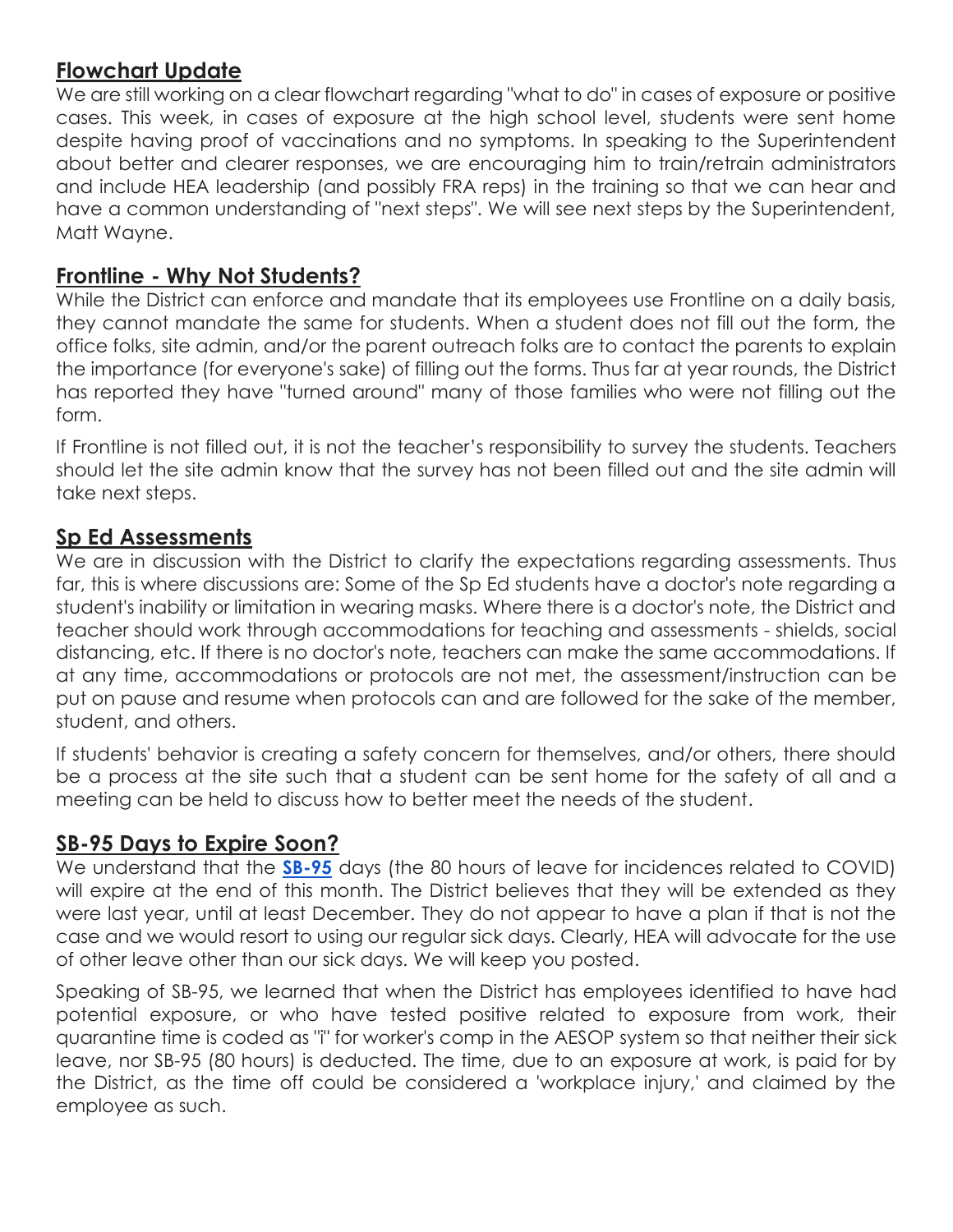### **On-site Testing (Soft Launch)**

We received the following communication from HUSD this week, "We are beginning a 'soft' launch of available on-site testing at sites on Tuesday, Sept. 7<sup>th</sup>, 2021. Currently Southgate, Cherryland and Schafer Park are scheduled for Tuesday, and the finalized schedule will be forthcoming for the remaining days and sites.

The focus of on-site testing is in response to providing accessible testing for staff and students. Testing services will also support the upcoming compliance with the October 15, 2021 mandate that all District employees are either fully vaccinated or they will be required to submit to weekly testing, providing the District with their results."

#### **Homework Packets**

In general, if students are kept home by families because of safety concerns or the student is not feeling well (not determined as COVID related/not quarantined), teachers do not have to provide work.

Additionally, in general, if a quarantined student's sibling is home because it has been indicated on Frontline that there has been exposure in the home, teachers are not obligated to send work to the sibling.

At this time, we established a practice for year-round elementary. If a class is closed due to a positive case or exposure, and the teacher is vaccinated and has no symptoms, there is a three-day transition period before the class instruction resumes online using the Distance learning model/hours from last year. The first two days, the teacher will set up google accounts, create lessons, etc., and the site admin will send out a letter to parents about posted lesson opportunities on the District website or school website while they wait for distance learning instruction to begin (the lessons are generic and the teacher can develop them at their discretion in advance along the lines of emergency lessons or the site can use last year's generic grade level lessons) as well as a schedule for Chromebook pick-up. The teacher may do the work from home for the first two days. The third day, the teacher (vaccinated and no symptoms) is expected to work from the site and, going forward, distance learning is expected to be from the site until such time as the quarantine is concluded. HEA is still advocating for the use of a teacher's discretion to work from home or not during this described period. Until we "win" that argument, the District is mandating our return to the site.

Elementary preps and Sp Ed services may continue with Zoom as well and elementary prep teachers and elementary Sp Ed teachers should take time over the course of three days to set up Zoom time, etc. Clarity is still needed for the time to be given to prepare, etc. So, for now, please let HEA know how long it takes over the course of three days to reschedule Zoom, get Google accounts set up for the class, etc. and we will take it into HR.

We are also working on a response for secondary (Sp Ed included) and expectations regarding work for quarantined students. For now, there is no expectation that work, notes, etc. will be provided. You can refer the student to any posted assignments at your discretion.

#### **Modified Independent Study**

At this time, we do not have an update regarding the "modified independent study" mentioned in the **[last Friday Follow-up](https://drive.google.com/file/d/1OfVpNyhoR6DABugu-2NPIibv4wK79P9V/view?usp=sharing)**. We will be discussing this next week. Until there is a common understanding, teachers are not required to provide any work for the students who are in the independent study program.